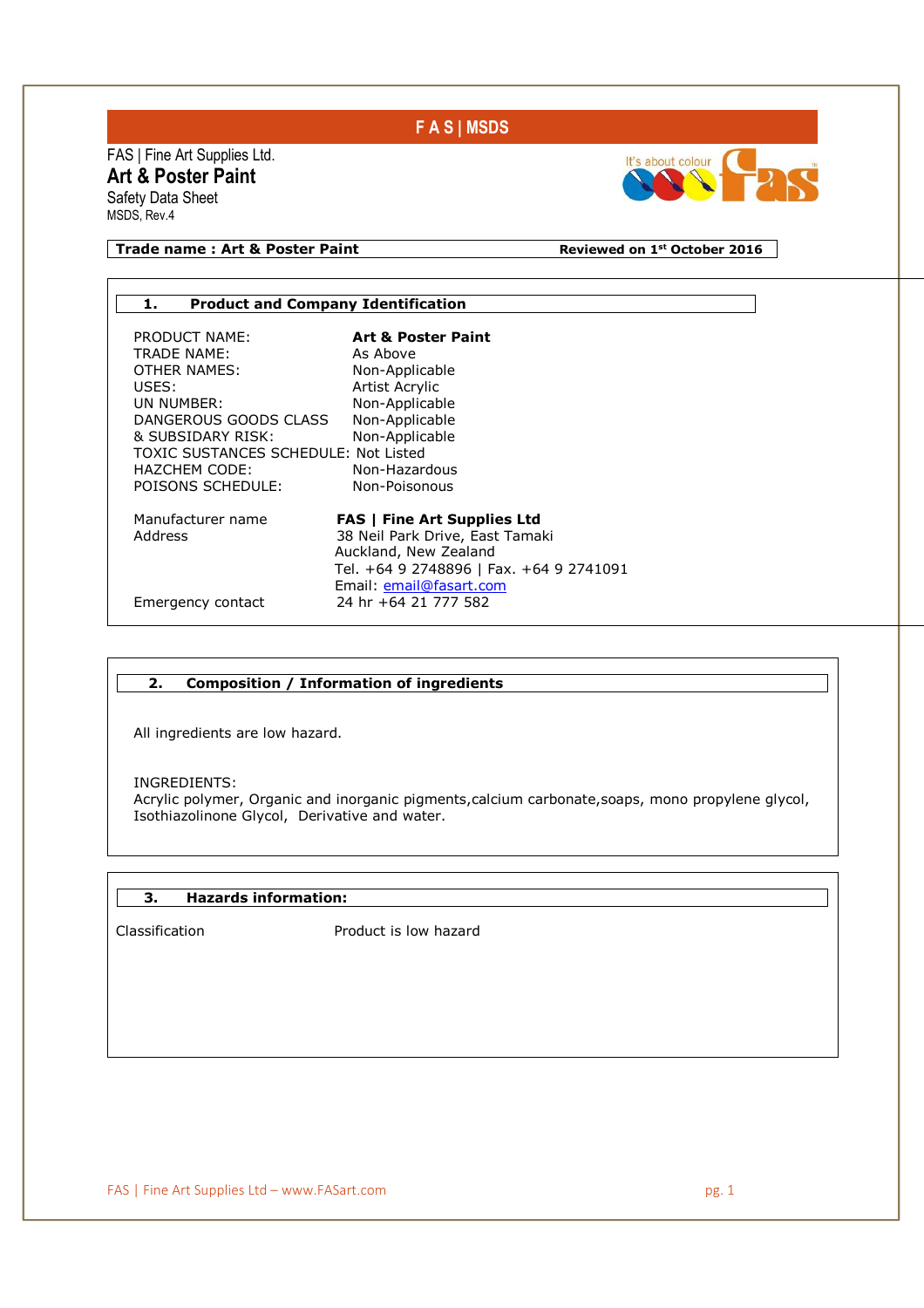# **F A S | MSDS**

FAS | Fine Art Supplies Ltd. **Art & Poster Paint**  Safety Data Sheet MSDS, Rev.4



٦

**Trade name : Art & Poster Paint Reviewed on 1st October 2016** 

| <b>First aid measures</b><br>4. |                                                               |
|---------------------------------|---------------------------------------------------------------|
|                                 |                                                               |
| Medical intervention            | N.A                                                           |
| General indications             | N.A                                                           |
| Immediate effects               | N.A                                                           |
| Delay effects                   | N.A                                                           |
| <b>HEALTH EFFECTS:</b>          |                                                               |
| SWALLOWED:                      | Not harmful if small quantity ingested                        |
| FYF:                            | Mild irritation                                               |
| SKIN:                           | Irritation may result upon prolonged contact                  |
| INHALED:                        | No inhalation hazard                                          |
| ADVICE TO DOCTOR:               |                                                               |
|                                 | Treat symptomatically. Product contains non-toxic components. |

| 5.<br><b>Fire fighting measures</b>                    |                                                         |
|--------------------------------------------------------|---------------------------------------------------------|
| Suitable extinguishing agents: CO2, water spray, foam. |                                                         |
| Exposure hazards:                                      | Not applicable.                                         |
| Ventilation:                                           | No Special precautions                                  |
| Protective equipment:                                  | Respirator and protective clothes not applicable.       |
| DECOMPOSITION PRODUCTS:                                | Noxious oxides from combustion of dry product.          |
|                                                        | HAZARDOUS POLYMERIZATION / INSTABILITY: Will not occur. |
| Other information:                                     | This product is non-flammable.                          |

| Person-related safety:<br>No Special precautions.<br>Prevent seepage into watercourses or the sewage system.<br>Environmental safety:<br>Measures for cleaning:<br>Absorb with liquid-binding material (sand, sawdust) and collect in a container for disposal. | Accidental release measures<br>6. |  |  |
|-----------------------------------------------------------------------------------------------------------------------------------------------------------------------------------------------------------------------------------------------------------------|-----------------------------------|--|--|
|                                                                                                                                                                                                                                                                 |                                   |  |  |
|                                                                                                                                                                                                                                                                 |                                   |  |  |
|                                                                                                                                                                                                                                                                 |                                   |  |  |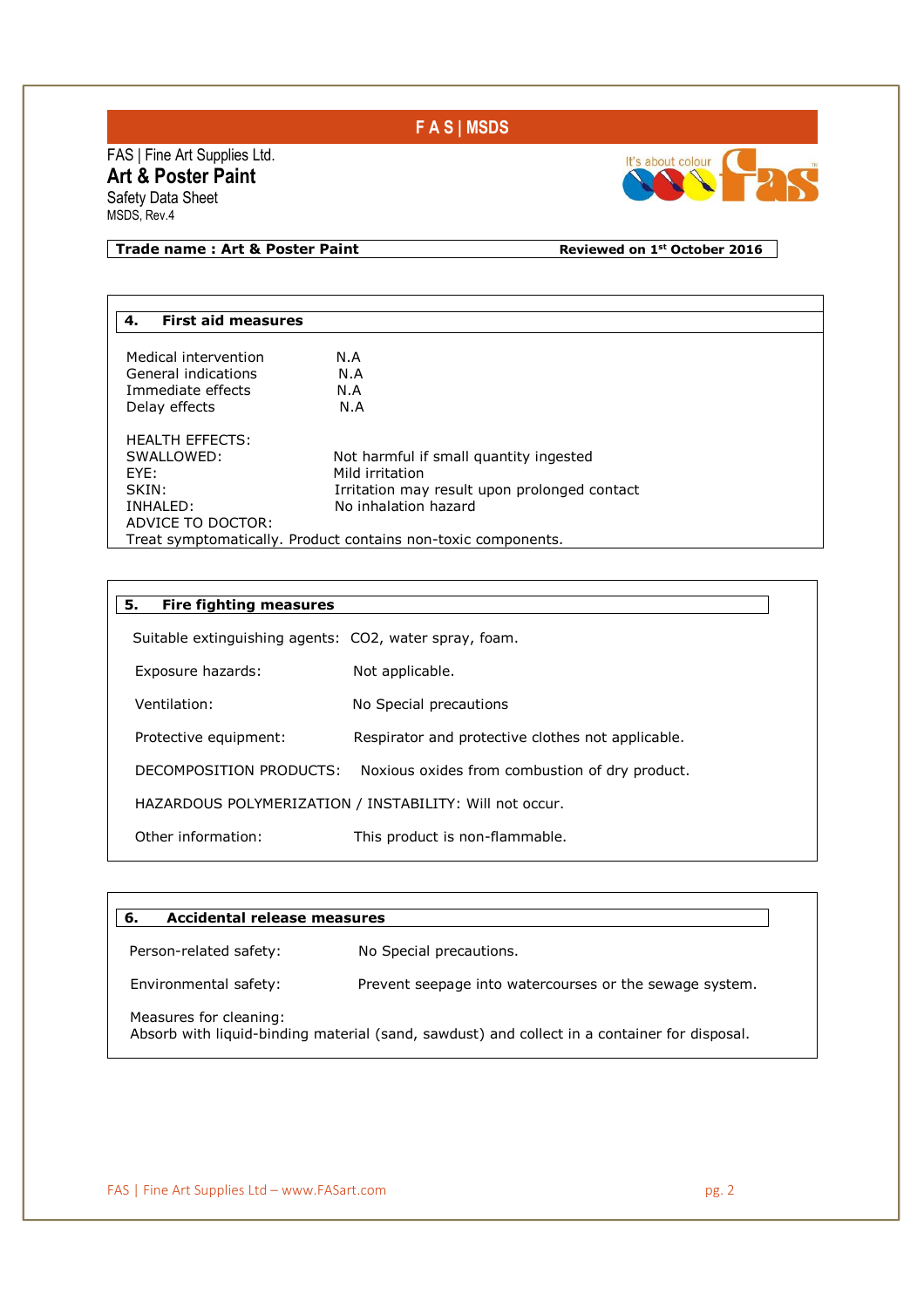

# FAS | Fine Art Supplies Ltd. **Art & Poster Paint**

Safety Data Sheet MSDS, Rev.4

## **Trade name : Art & Poster Paint Reviewed on 1st October 2016**

It's about colour

(Page 3 of 4)

# **7. Exposure controls and personal protection**

Workplace Exposure Limits No limits assigned.

Personal protective equipment None required.<br>Industrial hygiene Do not eat or d

Do not eat or drink when using product. Wash hands after use.

#### **8. Physical and chemical properties**

APPEARANCE: Viscous Liquid ODOUR: Very Slight COLOUR: Wide Colour Range VAPOUR PRESSURE: As Water<br>SPECIFIC GRAVITY: 1.0 1.25 SPECIFIC GRAVITY: FLAMMABILITY LIMITS(%): Non-Applicable pH: 7.5 - 8.5 BOILING POINT (deg C): 100 FLASH POINT (deg C): Non-Applicable<br>SOLUBILITY IN WATER: Infinitely Miscible SOLUBILITY IN WATER:

| <b>Ecological information</b><br>9. |                        |  |
|-------------------------------------|------------------------|--|
| General information                 | Product is low hazard. |  |
| Ecotoxicity                         | N.A                    |  |
| Biodegradability                    | 100%                   |  |

| <b>Disposal considerations</b><br>10. |                                                                              |
|---------------------------------------|------------------------------------------------------------------------------|
| Product                               | Waste is not classified as hazardous.<br>Can be disposed of as normal waste. |
| Contaminated packaging                | Wash with water for disposal or recycling.                                   |

#### **11. Transport information**

Not classified as hazardous for transport.

#### FAS | Fine Art Supplies Ltd – www.FASart.com pg. 3